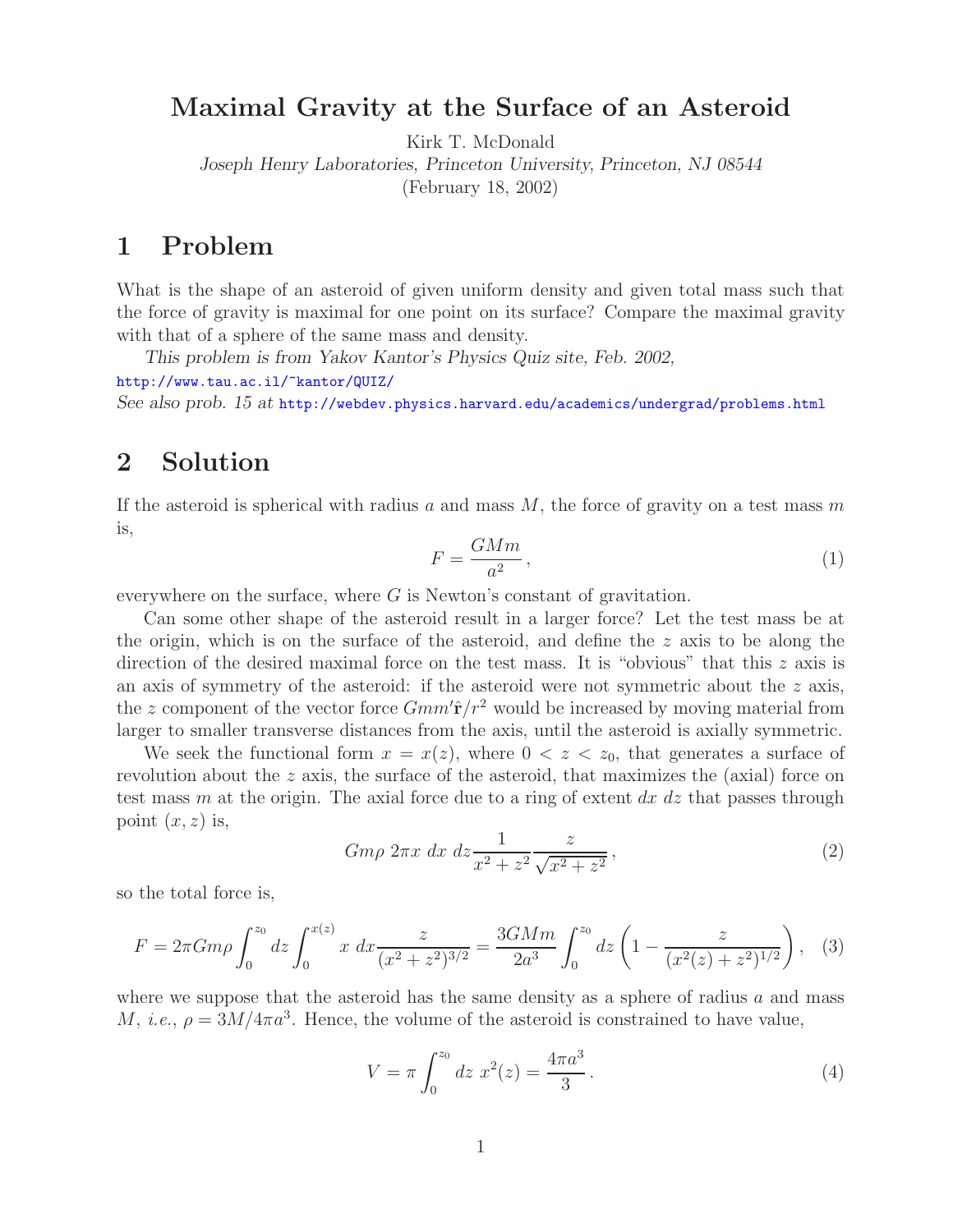This suggests use of the calculus of variations, although there is the complication that the value of the endpoint  $z_0$  is unknown.

In principle, the shape  $x(z)$  might involve nonzero values at  $z = 0$  and  $z_0$ , *i.e.*, planar surfaces that bound the asteroid. However, we readily convince ourselves that such a geometry could not maximize the z component of the gravitational force; material in the plane  $z = 0$  contributes nothing to the z component of the force, while material at  $x > 0$  in the plane  $z = z_0$  would be more useful if it were moved to a smaller z. Thus, we understand that  $x(0) = 0 = x(z_0)$  for the desired shape function.

### **2.1 An Intuitive Solution**

However, we first consider the related question: what is the shape of a thin shell of matter such that all points on the shell contribute the same axial force on our test mass at the origin? For a shell described by  $x(z)$ , the answer is already contained in the form of integral (3). Namely, we desire that,

$$
\frac{z}{(x^2(z) + z^2)^{3/2}} = \text{const.} = \frac{1}{z_0^2},\tag{5}
$$

where we have evaluated the constant at the intercept  $z_0$  of the shell with the z axis. On rearranging eq. (5), we have,

$$
x^2(z) = z^{2/3} z_0^{4/3} - z^2.
$$
 (6)

It is noteworthy that this form also intersects the z axis at the origin, so is a satisfactory candidate for the shape of the asteroid (whose surface surely must touch the test mass at the origin). Inserting this form in eq. (4) for the volume, we find that  $z_0 = \sqrt[3]{5}a = 1.7a$ . Using eq. (6) in eq. (3) for the axial force, we find,

$$
F = \frac{3GMm z_0}{5a^3} = \frac{3\sqrt[3]{5GMm}}{5a^2} = 1.026 \frac{GMm}{a^2} \,. \tag{7}
$$

This argument does not prove that eq. (6) describes the shape of the maximal gravity asteroid, but it does show that the shape is not a sphere. The simplicity of the argument suggests that the result is in fact correct, but a proof of this is still desired.

#### **2.2 Solution via the Calculus of Variations**

We wish to find the form  $x(z)$  that maximizes integral F of eq. (3) subject to the constraint that integral V of eq. (4) has the stated value, while permitting the endpoint  $z_0$  to vary. To proceed via the calculus of variations, we consider the integral,

$$
I = \int_0^{z_0} f(z, x(z)) \, dz,\tag{8}
$$

where,

$$
f = 1 - \frac{z}{(x^2 + z^2)^{1/2}} - \lambda x^2,
$$
\n(9)

which combines the integrands of eqs. (3) and (4) using the Lagrange multiplier  $\lambda$ .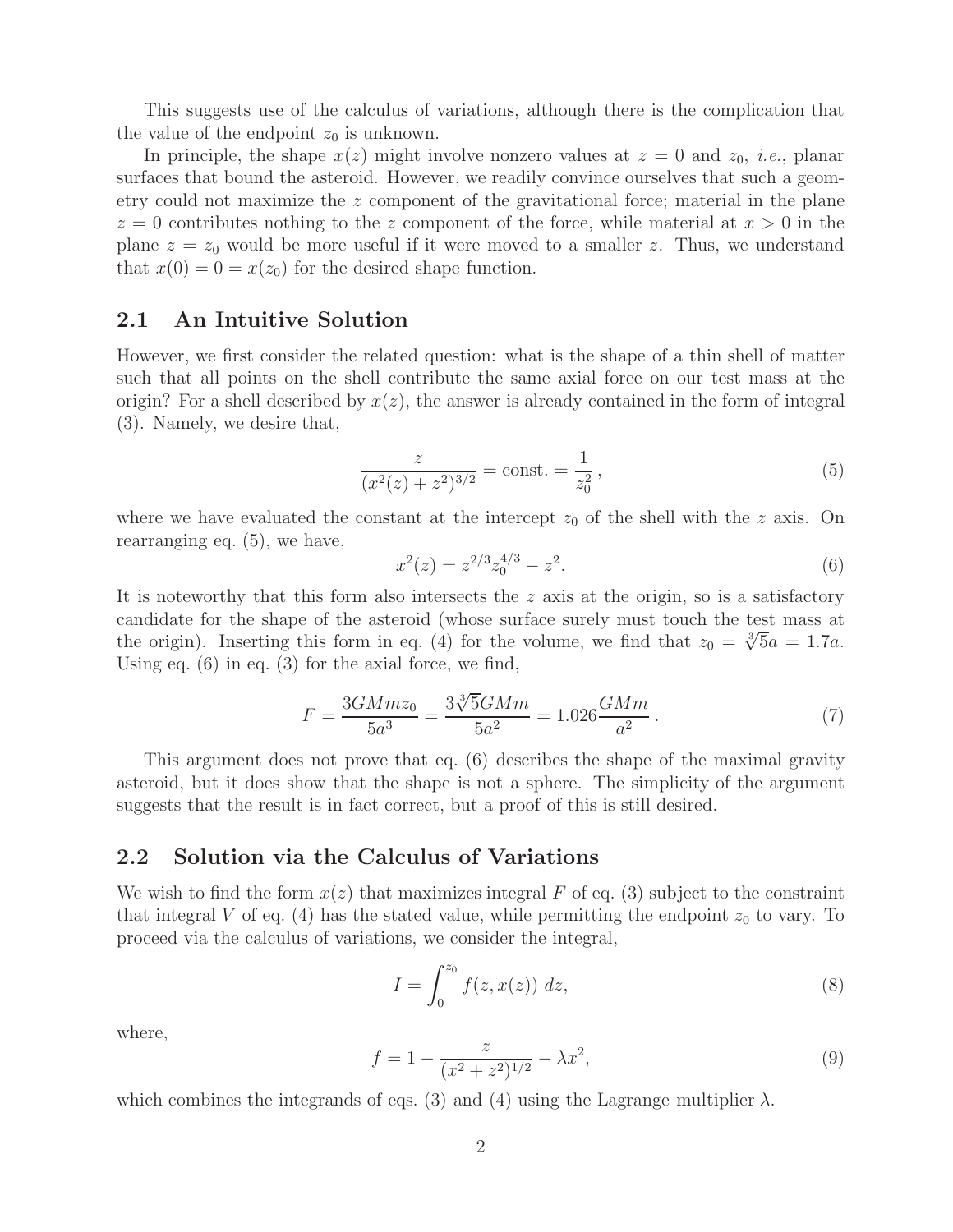For a fixed endpoint  $z_0$ , integral I is at an extremum provided f obeys the Euler-Lagrange equations,

$$
\frac{\partial f}{\partial x} = \frac{d}{dz} \frac{\partial f}{\partial x'}.
$$
\n(10)

Since f does not depend on  $x' = dx/dz$  in this problem, we simply have,

$$
0 = \frac{\partial f}{\partial x} = \frac{xz}{(x^2 + z^2)^{3/2}} - 2\lambda x,\tag{11}
$$

or,

$$
\frac{z}{(x^2 + z^2)^{3/2}} = 2\lambda.
$$
 (12)

As in eq. (5), the constant  $2\lambda$  is clearly  $1/z_0^2$ , since  $x(z_0) = 0$ . Again, we obtain eq. (6) as the shape of the asteroid. And again, the constant  $z_0$  (*i.e.*, the multiplier  $\lambda$ ) must be set to  $\sqrt[3]{5}$ ato satisfy the volume constraint (4), which completes the solution.

The shape (6) of the maximal gravity asteroid is shown below. It is noteworthy that there is no cusp at either  $z = 0$  or  $z_0$ .



#### **2.3 A Mathematical Footnote**

We have not directly included in our calculus of variations the fact that the endpoint  $z_0$  is free to move along the z axis, *i.e.*, along the curve  $g(z) = 0$ . In, for example, sec. 4.3 of [1] we read that the freedom to vary the endpoint in the maximization of integral I leads to the additional relation

$$
f + (g' - x')\frac{\partial f}{\partial x'} = 0,\tag{13}
$$

at the variable endpoint  $z_0$ , where  $g(z)$  describes the curve on which the endpoint  $z_0$  can vary. Applying this to the present problem, we must have  $f(z_0) = 0$ , which requirement is satisfied by the condition  $x(z_0) = 0$  that has already been included in the analysis of sec. 2.2. However, it is pleasant to have a formal confirmation of our earlier "intuitive" justification of this condition.